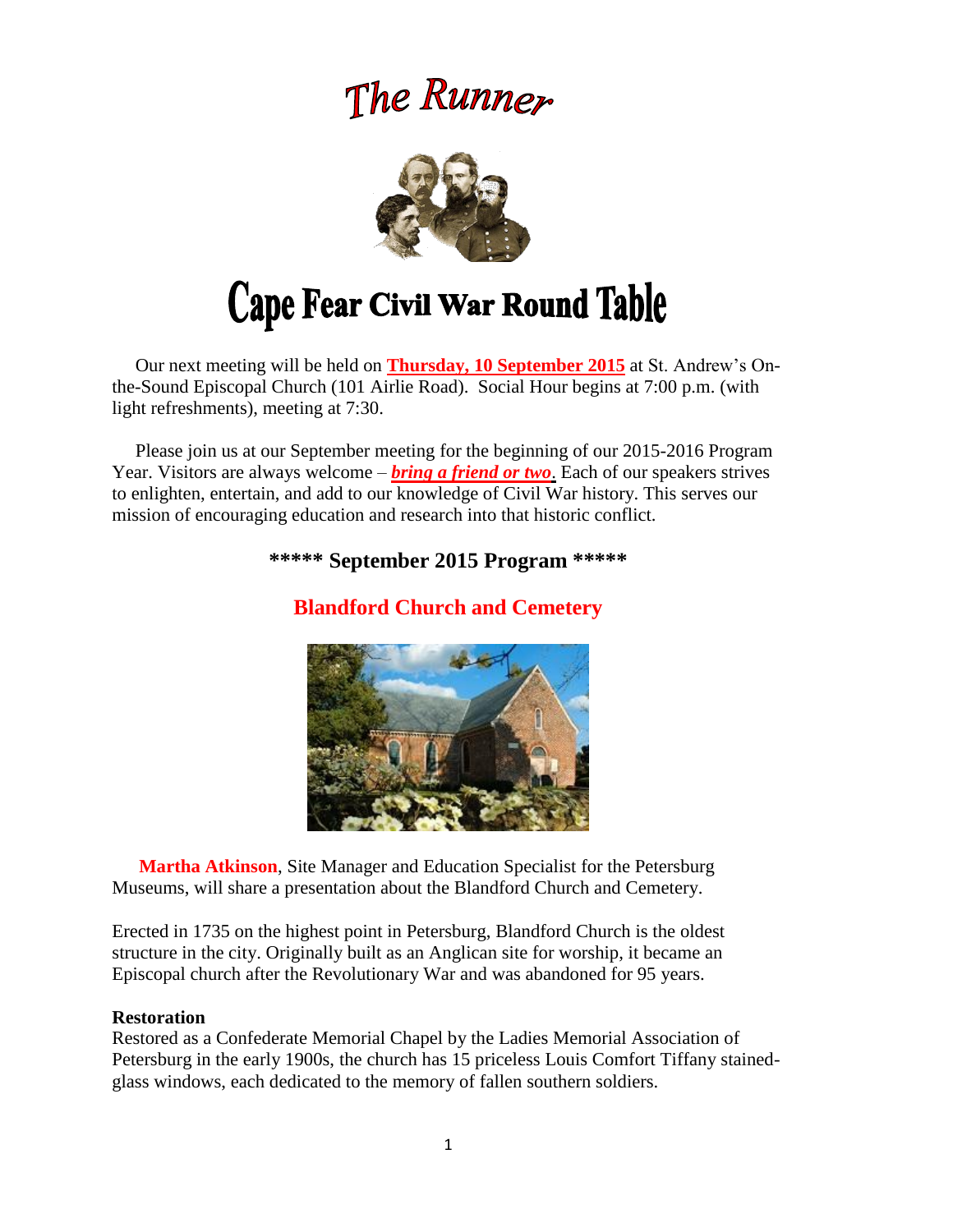

#### **Historic Blandford Cemetery**

Still an active burial ground, Blandford Cemetery's oldest marked grave dates to 1702. An incredible collection of 18th, 19th, and 20th century styles of burial and funerary art, tombstones, ironwork, and landscaping are represented throughout the grounds.

#### **Decoration Day**

On June 9, 1866, the first Decoration Day service was conducted by the Ladies Memorial Association of Petersburg. This event became the inspiration for the national observance of Memorial Day.

Soldiers from every American conflict, including a British major general and three Confederate generals are buried within the confines of the cemetery..

#### **Editor**

# **\*\*\*\*\* Trivia Questions for September \*\*\*\*\***

**1 – Between 1904 and 1912, Louis Comfort Tiffany produced fifteen stained-glass windows for the restored chapel. When was the North Carolina window installed?** 

**2 – Who chose a subject and theme for each of the states to be represented in the Tiffany windows? What was the cost of each window?** 

**3 – On May 4, 1864 and approximately 20 miles downstream from Lee's Army of Northern Virginia, Grant's Army of the Potomac crossed the Rapidan River and entered the tangled forest known as The Wilderness. Which Union cavalry commander was assigned to protect the army's right flank against Confederate efforts to intercept its movements?**

# **\*\*\*\*\* Raffle Winners \*\*\*\*\***

## **Raffle Master: Ed Gibson**

If you have books, prints, or other items that you would like to donate to the CFCWRT Raffle, Contact Ed Gibson [\(egibson759@aol.com\)](mailto:egibson759@aol.com) before our next meeting. The raffle is one of the components which allow the CFRCWRT to fund our activities and our speakers. Please take part in our raffle by contributing items and/or purchasing tickets.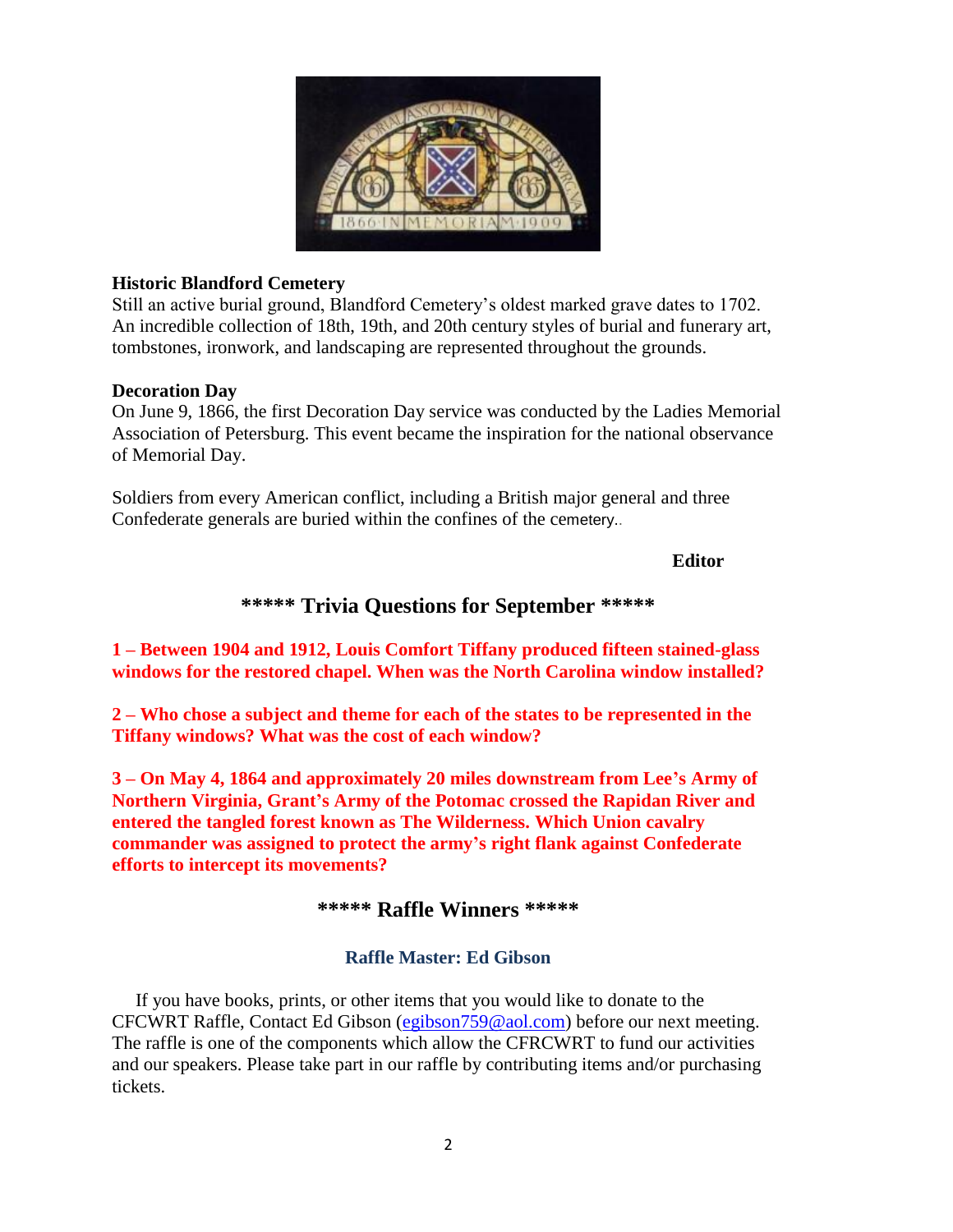

*Civil War Battlefields -* **Ed Gibson** *Hoke - Untold Civil War* **- Dennis Wrynn** *Shelby Foot Trilogy* **- Connie Hendrix** *Ken Burn's Civil War* **- John Moore** *Fields of Honor* **- Bill Jayne** 

- 
- 
- 
- 





**Blockade Runner the** *Robert E. Lee*

 If you have member news or news about Civil War events that you think would be of interest to CFCWRT membership, send me an email with the details. Thank you.

1 - **John Munroe III** represented the CFCWRT at the Confederate Memorial Service on May 3 by laying a wreath during ceremonies at the Confederate Mound, Oakdale Cemetery. Also present was member Linda Lashley, reenacting in period dress as a "Mourning Lady" and Martha Watson was on the program as UDC District VII Director. The Round Table is always well represented at this yearly commemoration.

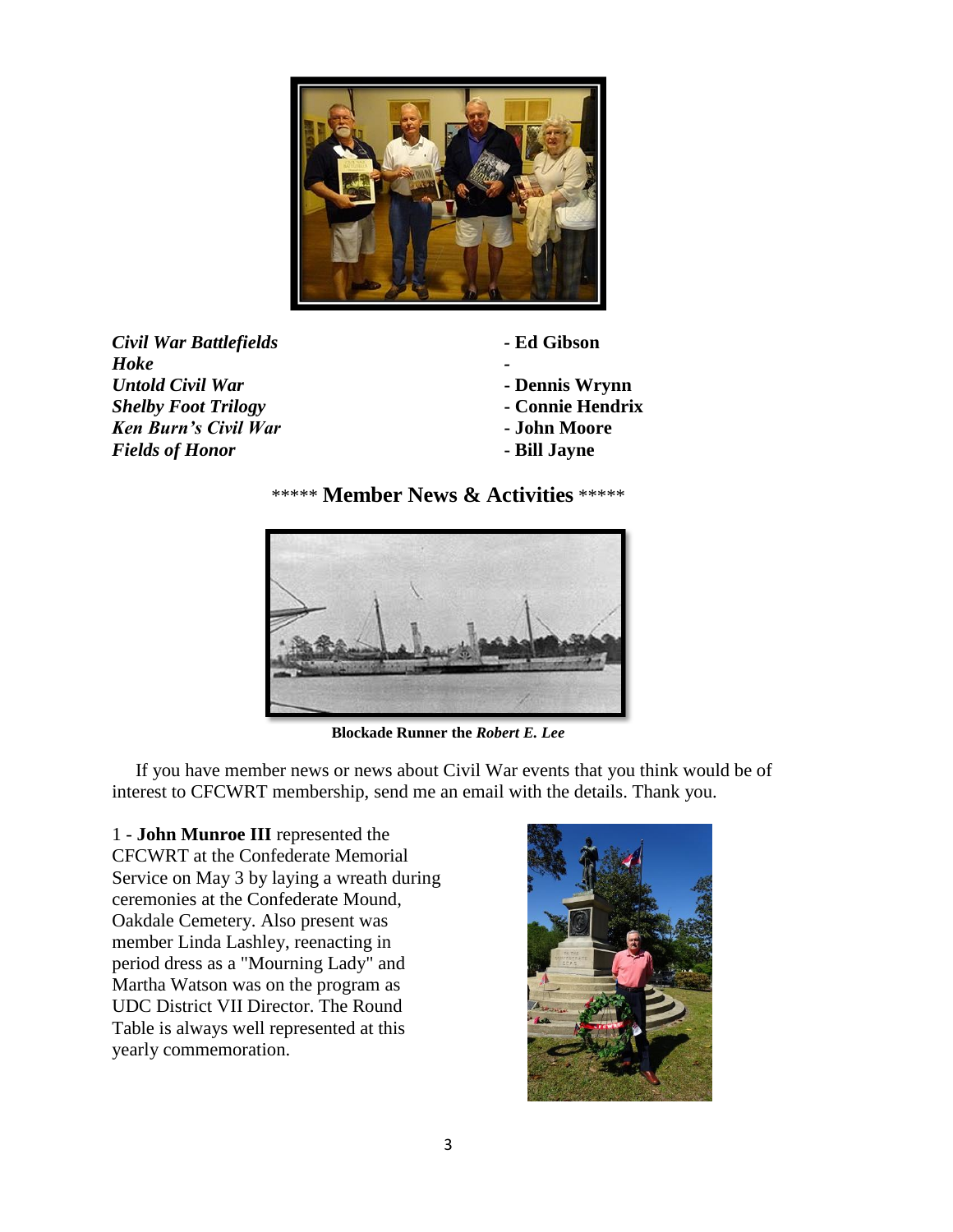2 - Members **Judy Ward**, **Ed Gibson** (Sons of Union Veterans) and **Linda Lashley** participated in the Bentonville Battlefield 150th Commemoration on May 21. Harper House, used as a Union hospital for Sherman's XIV Army Corps, can be seen in the background. It was occupied by troops from March 19-21, 1865. Approximately 500 Union and 45 Confederate troops were treated there. The family remained at the home during the battle, helping to care for the wounded.



## **\*\*\*\*\* May Program \*\*\*\*\***

# **Command Conflicts in Grant's Overland Campaign: Ambition and Animosity in the Army of the Potomac**



 **Diane and Ned Smith** presented a joint program that discussed the state of Maine's dynamics prior to and during the Civil War and the controversies that evolved around U.S. Grant's command of the Army of the Potomac.

#### **Editor**

## **\*\*\*\*\* Trivia Questions for September \*\*\*\*\***

**1 – Between 1904 and 1912, Louis Comfort Tiffany produced fifteen stained-glass windows for the restored chapel. When was the North Carolina window installed?**  The North Carolina window was installed in 1907.

**2 – Who chose a subject and theme for each of the states to be represented in the Tiffany windows? What was the cost of each window?** To facilitate agreement between different states represented in the windows, Louis Comfort Tiffany coordinated the subject and theme for each state. The cost of each state's window was \$385.